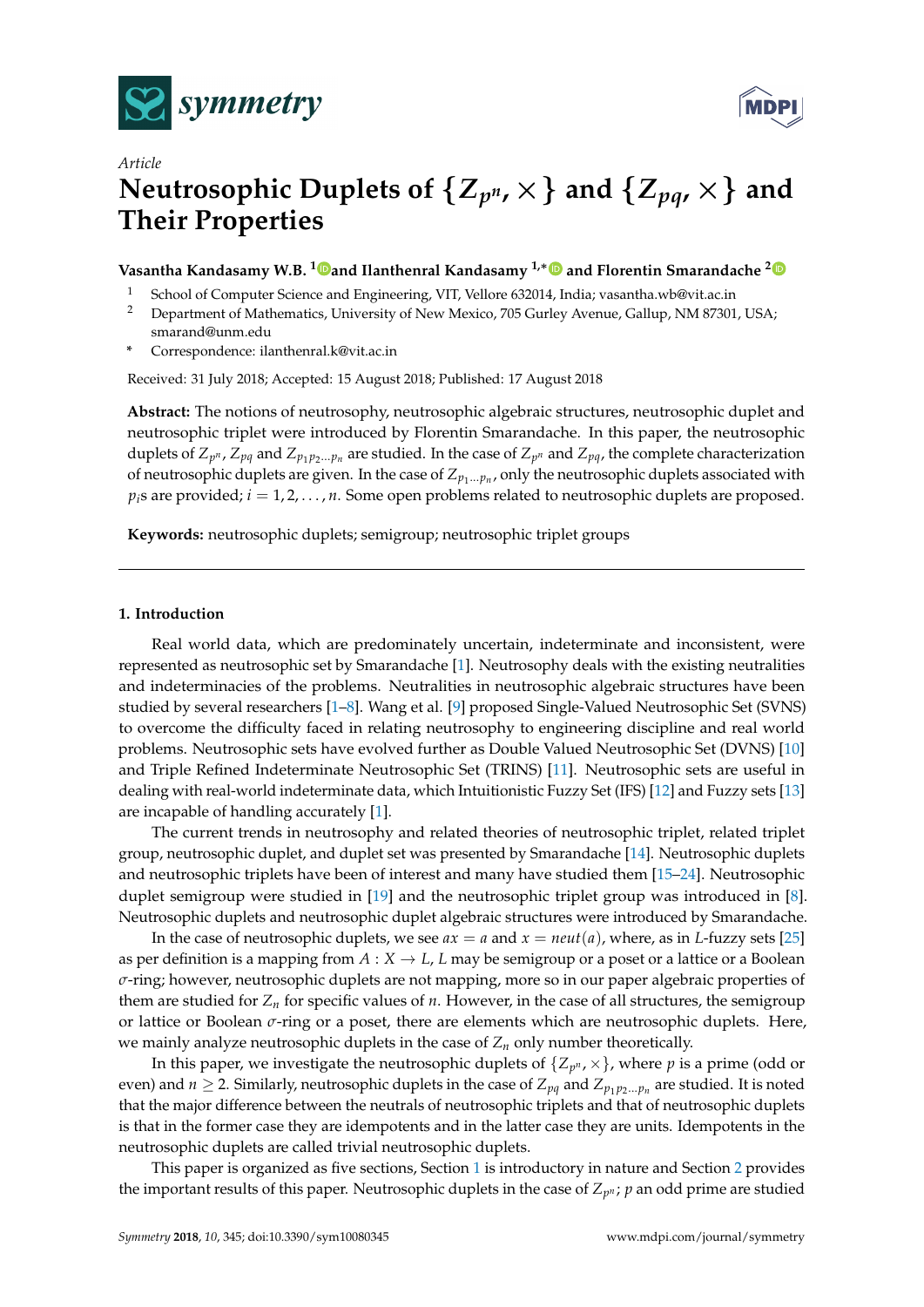in Section [3.](#page-1-1) In Section [4,](#page-3-0) neutrosophic duplets of  $Z_{pq}$  and  $Z_{p_1p_2...p_n}$ , and their properties are analyzed. Section [5](#page-5-0) discusses the conclusions, probable applications and proposes some open problems.

#### <span id="page-1-0"></span>**2. Results**

The basic definition of neutrosophic duplet is recalled from [\[8\]](#page-6-1). Consider *U* to be the universe of discourse, and *D* a set in *U*, which has a well-defined law #.

**Definition 1.** Consider  $\langle a, neut(a) \rangle$ , where  $a$ , and neut $(a)$  belong to D. It is said to be a neutrosophic duplet *if it satisfies the following conditions:*

- 1.  $neut(a)$  *is not the same as the unitary element of D in relation with the law* # *(if any)*;
- 2.  $a \# \text{neut}(a) = \text{neut}(a) \# a = a$ ; and
- 3.  $arti(a) \notin D$  for which a #  $anti(a) = anti(a)$  #  $a = neut(a)$ .

Here, the neutrosophic duplets of  $\{Z_{p^n},\times\}$ ,  $p$  is a prime (odd or even) and  $n\geq 2$  are analyzed number theoretically. Similarly, neutrosophic duplets in the case of  $Z_{pq}$  and  $Z_{p_1p_2...p_n}$  are studied in this paper.

The results proved by this study are:

- 1. The neutrals of all nontrivial neutrosophic duplets are units of  $\{Z_{p^n},\times\}$ ,  $\{Z_{pq},\times\}$  and  $\{Z_{p_1 p_2...p_n}, \times\}.$
- 2. If *p* is a prime in anyone of the semigroups ( $\{Z_{p^n}, \times\}$  or  $\{Z_{pq}, \times\}$  or  $\{Z_{p_1p_2\ldots p_n}, \times\}$ ) as mentioned in 1, then *mp* has only *p* number of neutrals, for the appropriate *m*.
- 3. The neutrals of any  $mp<sup>t</sup>$  for a prime  $p$ ;  $(m, p) = 1$  are obtained and they form a special collection.

# <span id="page-1-1"></span>**3. Neutrosophic Duplets of** {*Z<sup>p</sup> <sup>n</sup>* , ×} **and its Properties**

Neutrosophic duplets and neutrosophic duplet algebraic structures were introduced by Florentin Smarandache in 2016. Here, we investigate neutrosophic duplets of  $\{Z_{p^n},\times\}$ , where  $p$  is a prime (odd or even) and  $n \ge 2$ . First, neutrosophic duplets in the case of  $Z_{2^4}$  and  $Z_{3^3}$  and their associated number theoretic properties are explored to provide a better understanding of the theorems proved. Then, several number theoretical properties are derived.

**Example 1.** Let  $S = \{Z_{16}, \times\}$  be the semigroup under  $\times$  modulo 16.  $Z_{16}$  has no idempotents. The units of  $Z_{16}$ *are* {1, 3, 5, 7, 9, 11, 13, 15}*. The elements which contribute to the neutrosophic duplets are* {2, 4, 6, 8, 10, 12, 14}*. The neutrosophic duplet sets under usual product modulo* 16 *are:*

> $\{\{2, 1\}, \{2, 9\}\}, \{\{4, 1\}, \{4, 5\}, \{4, 9\}, \{4, 13\}\},\$  $\{\{6, 1\}, \{6, 9\}\}, \{\{8, 1\}, \{8, 3\}, \{8, 5\}, \{8, 7\}, \{8, 9\}, \{8, 11\}, \{8, 13\}, \{8, 15\}\},$  $\{ \{10, 1\}, \{10, 9\} \}, \{ \{12, 1\}, \{12, 5\}, \{12, 9\}, \{12, 13\} \}, \{ \{14, 1\}, \{14, 9\} \}$

*The observations made from this example are:*

- *1. Every non-unit of Z*<sup>16</sup> *is a neutrosophic duplet.*
- *2. Every non-unit divisible by* 2*, viz.* {2, 6, 10, 14}*, has only* {1, 9} *as their neutrals.*
- *3. Every non-unit divisible by* 4 *are* 4 *and* 12*, which has* {1, 5, 9, 13} *as neutrals.*

*The biggest number which divides* 16 *is* 8 *and all units act as neutrals in forming neutrosophic duplets. Thus,*  $A = \{1, 3, 5, 7, 9, 11, 13, 15\}$ *, which forms a group of order* 8*, yields the* 8 *neutrosophic duplets*;  $8 \times i = 8$ *for all i* ∈ *A and A forms a group under multiplication modulo* 16*; and* {1, 9} *and* {1, 5, 9, 13} *are subgroups of A.*

In view of this, we have the following theorem.

**Theorem 1.** Let  $S = \{Z_{2^n}, \times\}$ , be the semigroup under product modulo  $2^n$ ,  $n \geq 2$ .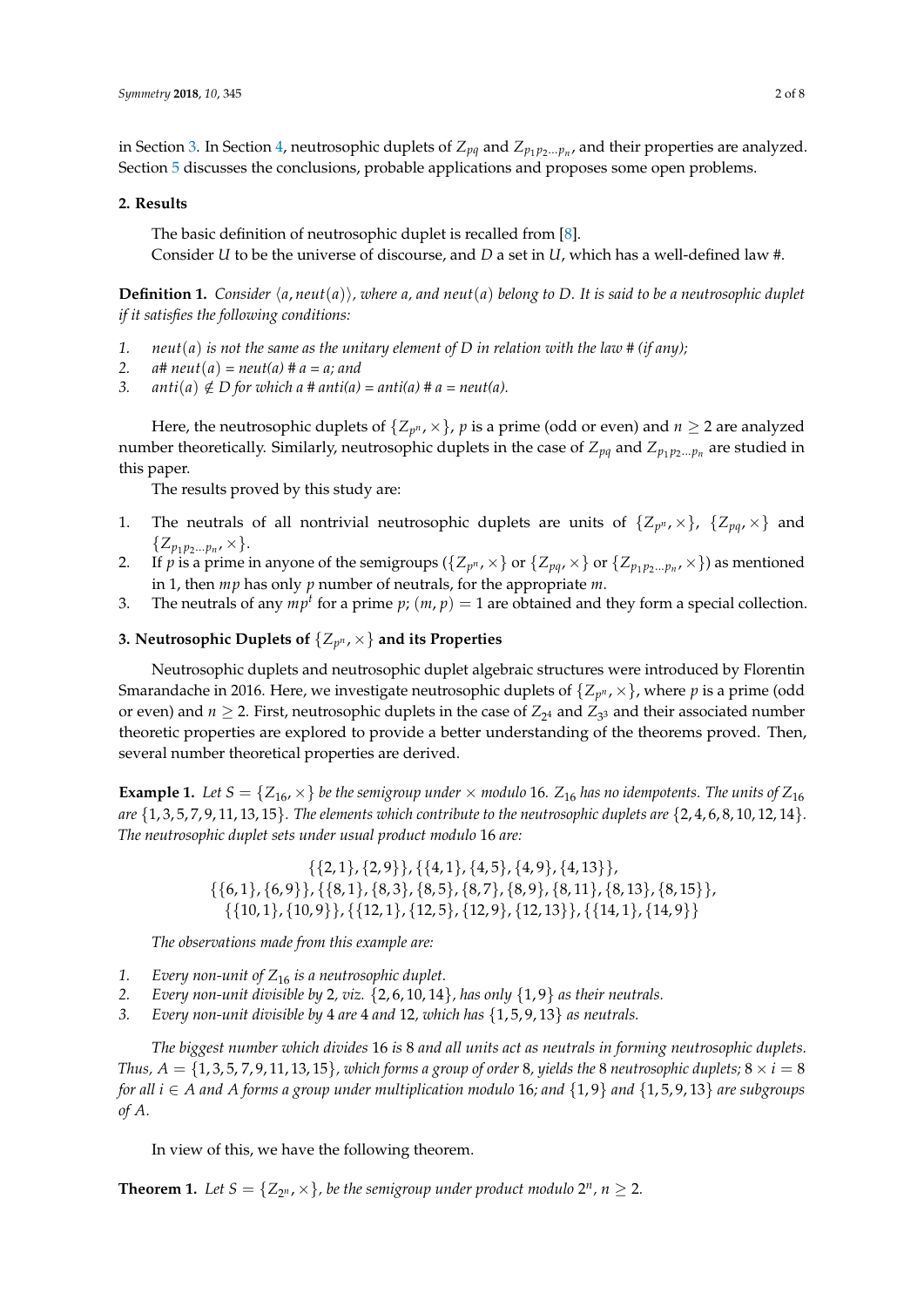- *(i) The set of units of S are*  $A = \{1, 3, 5, \ldots, 2^n 1\}$ *, forms a group under*  $\times$  and  $|A| = 2^{n-1}$ .
- (*ii*) The set of all neutrosophic duplets with  $2^{n-1}$  is A; neutrals of  $2^{n-1}$  are A.
- *(iii)* All elements of the form  $2m \in Z_{2^n}$  (m an odd number) has only the elements  $\{1,2^{n-1}+1\}$  to contribute *to neutrosophic duplets (neutrals are*  $1, 2^{n-1} + 1$ ).
- (*iv*) All elements of the form  $m2^t \in Z_{2^n}$ ; 1 < t < n − 1; m odd has its neutrals from B = {1,2<sup>n-t</sup> + 1,  $2^{n-t+1} + 1$ ,  $2^{n-t+2} + 1$ ,  $\dots$ ,  $2^{n-1} + 1$ ,  $2^{n-t} + 2^{n-t+1} + 1$ ,  $\dots$ ,  $2^{n-t} + 2^{n-1} + 1$ ,  $\dots$ ,  $1 + 2^{n-t} +$  $2^{n-t+1} + \ldots + 2^{n-1}$ .

#### **Proof.**

- (i) Given  $S = \{Z_{2^n}, \times\}$  where  $n \geq 2$  and *S* is a semigroup under product modulo  $2^n$ .  $A =$  $\{1, 3, 5, 7, \ldots, 2^n - 1\}$  is a group under product as every element is a unit in *S* and closure axiom is true by property of modulo integers and  $|A| = 2^{n-1}$ . Hence, Claim (i) is true.
- (ii) Now, consider the element  $2^{n-1}$ ; the set of duplets for  $2^{n-1}$  is *A* for  $2^{n-1} \times 1 = 2^{n-1}$ ;  $2^{n-1} \times 3 = 2^{n-1}$  $2^{n-1}[2+1] = 2^n + 2^{n-1} = 2^{n-1}, \ldots, 2^{n-1}(m)$ ; (*m* is odd) will give only  $m2^{n-1}$ . Hence, this proves Claim (ii).
- (iii) Consider  $2m \in Z_{2^n}$ ; we see  $2m \times 1 = 2m$  and  $2m(2^{n-1} + 1) = m2^n + 2m = 2m$ .  $(2m, 2^{n-1} + 1)$  is a neutrosophic duplet pair; hence, the claim.
- (iv) Let  $m2^t \in Z_{2^n}$ ; clearly,  $m2^t \times x = m2^t$  for all  $x \in B$ .

 $\Box$ 

Next, we proceed onto describe the duplet pairs in  $S = \{Z_{3^3}, \times\}.$ 

**Example 2.** Let  $S = \{Z_{3^3}, \times\}$  be a semigroup under product modulo  $3^3$ . The units of  $S$  are  $A = \{1, 2, 4, 5, 7, 8,$ 10, 11, 13, 14, 16, 17, 19, 20, 22, 23, 25, 26}*. Clearly, A forms a group under a product. The non-units of S are*  $\{3, 6, 9, 12, 15, 18, 21, 24\}$ *. Zero can be included for*  $0 \times x = 0$  *for all*  $x \in S$ *, in particular for*  $x \in A$ *. The duplet pairs related to* 3 *are*  $B_1 = \{\{3, 1\}, \{3, 10\}, \{3, 19\}\}\$ . The duplet pairs related to 6 *are*  $B_2 =$ {{6, 1}, {6, 10}, {6, 19}}*. The duplet pairs related to* 9 *are*

$$
B_3 = \{\{9,1\}, \{9,4\}, \{9,7\}, \{9,13\}, \{9,10\}, \{9,16\}, \{9,19\}, \{9,22\}, \{9,25\}\}.
$$

*The neutrosophic duplets of* 12 *are*  $B_4 = \{ \{12, 1\}, \{12, 10\}, \{12, 19\} \}$ . *The neutrosophic duplets of* 15 *are B*<sup>5</sup> = {{15, 1}, {15, 10}, {15, 19}}. *Finally, the neutrosophic duplets of* 18 *are*

$$
B_6 = \{ \{18, 1\}, \{18, 4\}, \{18, 7\}, \{18, 13\}, \{18, 10\}, \{18, 16\}, \{18, 19\}, \{18, 22\}, \{18, 25\} \}.
$$

*The neutrosophic duplets associated with* 21 *are*  $B_7 = \{21, 1\}$ ,  $\{21, 10\}$ ,  $\{21, 19\}$  *and* 24 *are*  $B_8 =$ {{24, 1}, {24, 10}, {24, 19}}. *Now, the trivial duplet of* 0*, which we take is*

 $B_0 = \{\{0, 1\}, \{0, 4\}, \{0, 7\}, \{0, 13\}, \{0, 10\}, \{0, 16\}, \{0, 19\}, \{0, 22\}, \{0, 25\}\}.$ 

*We see L* = { $B_0 \cup B_1 \cup B_2 \cup ... \cup B_8$ } *forms a semigroup under product modulo* 27 *and*  $o(L) = 45$ *.* 

We have the following result.

**Theorem 2.** Let  $S = \{Z_{p^n}, \times\}$ , where  $p$  is an odd prime,  $n \geq 2$  is a semigroup under  $\times$ , and product modulo *is p n . The units of S are denoted by A and non-units of S are denoted by B. The neutrosophic duplets of S associated with B are groups under product and are subgroups of A. The neutrals of*  $tp^s = b \in B$  *are of the form*  $D = \{1, 1 + p^{n-s}, 1 + p^{n-s+1}, 1 + p^{n-s+2}, \ldots, 1 + p^{n-1}, 1 + p^{n-s} + p^{n-s+1}, 1 + p^{n-s} + p^{n-s+2}, \ldots, 1 + p^{n-s+2} + p^{n-s+1}\}$  $p^{n-1} + p^{n-s}, \ldots 1 + p^{n-s} + \ldots + p^{n-1}$ ;  $1 \le t < m, p/m; 1 < s < n$ .

**Proof.** Let  $tp^s \in Z_{p^n}$  all elements which act as neutrosophic duplets for  $tp^s$  are from the set *D*. For any  $x \in D$  and  $tp^s \in Z_{p^s}$ , we see  $xtp^s = tp^s$ ; hence, the claim.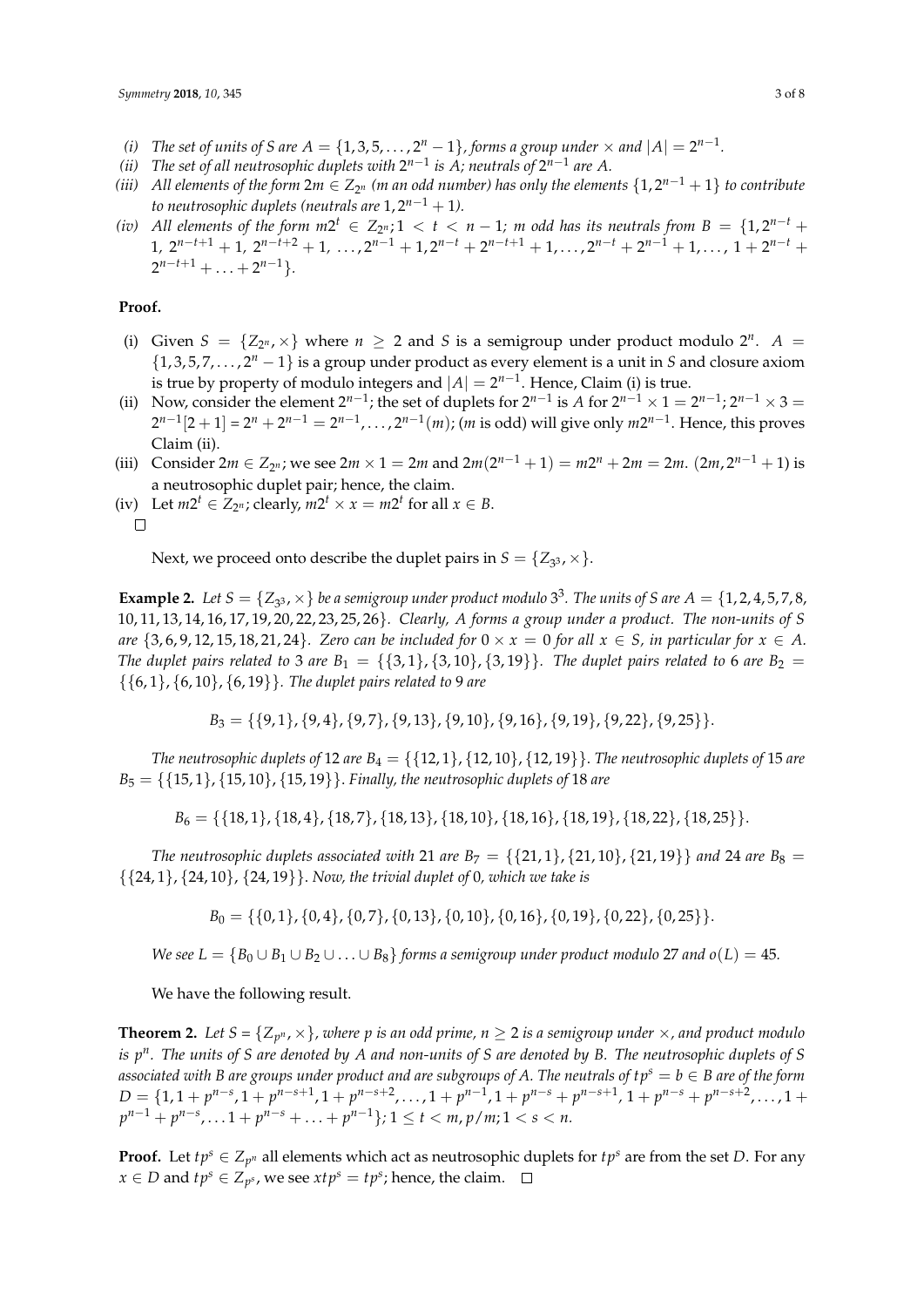It is important to note that  $S = \{Z_{p^n},\times\}$  has no non-trivial neutrosophic triplets as  $Z_{p^n}$  has no non-trivial idempotents.

Next, we proceed to finding the neutrosophic duplets of *Zpq*; *p* and *q* are distinct primes.

# <span id="page-3-0"></span>**4. Neutrosophic Duplets of**  $Z_{pq}$  and  $Z_{p_1p_2...p_n}$

In this section, we study the neutrosophic duplets of *Zpq* where *p* and *q* are primes. Further, we see *Zpq* also has neutrosophic triplets. The neutrosophic triplets in the case of *Zpq* have already been characterized in [\[23\]](#page-7-3). We find the neutrosophic duplets of  $Z_{2p}$ ,  $p$  a prime. We find the neutrosophic duplets and neutrosophic triplets groups of  $Z_{26}$  in the following.

**Example 3.** Let  $S = \{Z_{26}, \times\}$  be the semigroup under product modulo 26. The idempotents of *S* are 13 and 14*. We see* 13 *is just a trivial neutrosophic triplet, however only* 14 *contributes to non-trivial neutrosophic triplets. We now find the neutrosophic duplets of*  $Z_{26}$ *. The units of*  $Z_{26}$  *are*  $A = \{1, 3, 5, 7, 9, 11, 15, 17, 19, 21, 23, 25\}$ and they act as neutrals of the duplets. The non-units which contribute for neutrosophic duplets are  $B =$ {2, 4, 6, 8, 10, 12, 13, 14, 16, 18, 20, 22, 24}*.* 0 *is the trivial duplet as* 0 × *x* = 0 *for all x* ∈ *A. Consider* 2 ∈ *B the pairs of duplets are*  $\{2, 1\}$ ,  $2 \times 14 = 2$  *but* 14 *cannot be taken as anti*(2) = 20 *and anti*(2) *exists so* 2 *is not a neutrosophic duplet for* (2, 14, 20) *is a neutrosophic triplet group.*

*Consider*  $4 \in B$ ;  $\{4, 1\}$  *is a trivial neutrosophic duplet. Then,*  $4 \times 14 = 4$  *and*  $(4, 14, 16)$  *are again a neutrosophic triplet as anti*(4) = 16 *so* 4 *is not a neutrosophic duplet. Thus,* 16 *and* 20 *are also not neutrosophic duplets. Consider* 6 ∈ *B; we see* {6, 1} *is a non-trivial neutrosophic duplet. In addition,* (6, 14, 10) *are neutrosophic triplet groups so 6 and 10 are not non-trivial neutrosophic duplets. Consider*  $8 \in B$ ,  $(8, 14, 18)$ *is a neutrosophic triplet group. hence* 8 *and* 18 *are not neutrosophic duplets. Then,* (12, 14, 12) *is also a neutrosophic triplet group. Thus,* 12 *is not a neutrosophic duplet. Let*  $22 \in B$  *be such that* (22, 14, 24) *is a neutrosophic triplet group, hence* 22 *and* 24 *are not neutrosophic duplets.*

*Consider* 13 ∈ *B; we see the neutrals are* {1, 3, 5, 7, 9, 11, 15, 17, 19, 21, 23, 25}*. We see the collection of neutrosophic duplets associated with* 13 ∈ *Z*<sup>26</sup> *happens to yield a semigroup under product if* 13 *is taken as the trivial neutrosophic duplets, as it is an idempotent in Z*26*, and, in all pairs, it is treated as semigroup of order* 13*, where* (13, 1) *and* (13, 13) *are trivial neutrosophic duplets.*

In view of this, we have the following theorem.

**Theorem 3.** Let  $S = \{Z_{2p} \times \}$  be a semigroup under product modulo 2p; p an odd prime. This S has only p and  $p + 1$  to be the idempotents and only p contributes for a neutrosophic duplet collection with all units of  $Z_{2p}$ *and the collection*  $B = \{(p, x) | x \in Z_{2p}\}$ , x is a unit in  $Z_{2p}$  forms a commutative semigroup of order p which *includes* 1 *and p which result in the trivial duplets pair* (*p*, 1) *and* (*p*, *p*).

**Proof.** Given  $S = \{Z_{2p}, \times\}$  is a semigroup under  $\times$  and  $p$  is an odd prime. We see from [\[23\]](#page-7-3)  $p$  and  $p + 1$  are idempotents of  $Z_{2p}$ . It is proven in [\[23\]](#page-7-3) that  $p + 1$  acts for the neutrosophic triplet group of *Z*<sub>2</sub>*p* (formed by elements 2, 4, 6, . . . , 2 $p - 2$ ) as the only neutral. (*p*, *p*, *p*) is a trivial neutrosophic triplet. However,  $Z_{2p}$  has no neutrosophic duplet other than those related with *p* alone and  $p \times x = p$  for all *x* belonging to the collection of all units of  $Z_{2p}$  including 1. If *x* is a unit in  $Z_{2p}$ , two things are essential: *x* is odd and  $x \neq p$ . Since *x* is odd, we see  $x = 2y + 1$  and  $p(x) = p(2y + 1) = 2yp + p = p$ , hence  $(p, x)$  is a neutrosophic duplet. The units of  $Z_{2p}$  are  $(p - 1)$  in number. Further,  $(p, p)$  and  $(p, 1)$  form trivial neutrosophic duplets. Thus, the collection of all neutrosophic duplets  $B = \{(p, x)\}\)$ , *x* is a unit and  $x = p$  is also taken to form the semigroup of order  $p$  and is commutative as the collection of all odd numbers forms a semigroup under product modulo 2*p*; hence, the claim.  $\Box$ 

It is important and interesting to note that, unlike  $Z_{p^n}$ ,  $p$  is a prime and  $n \geq 2$ . We see  $Z_{2p}$  has both non-trivial neutrosophic triplet groups which forms a classical group [\[23\]](#page-7-3) as well as has a neutrosophic duplet which forms a semigroup of order *p*.

Next, we study the case when  $Z_{pq}$  is taken where both  $p$  and  $q$  are odd primes first by an example.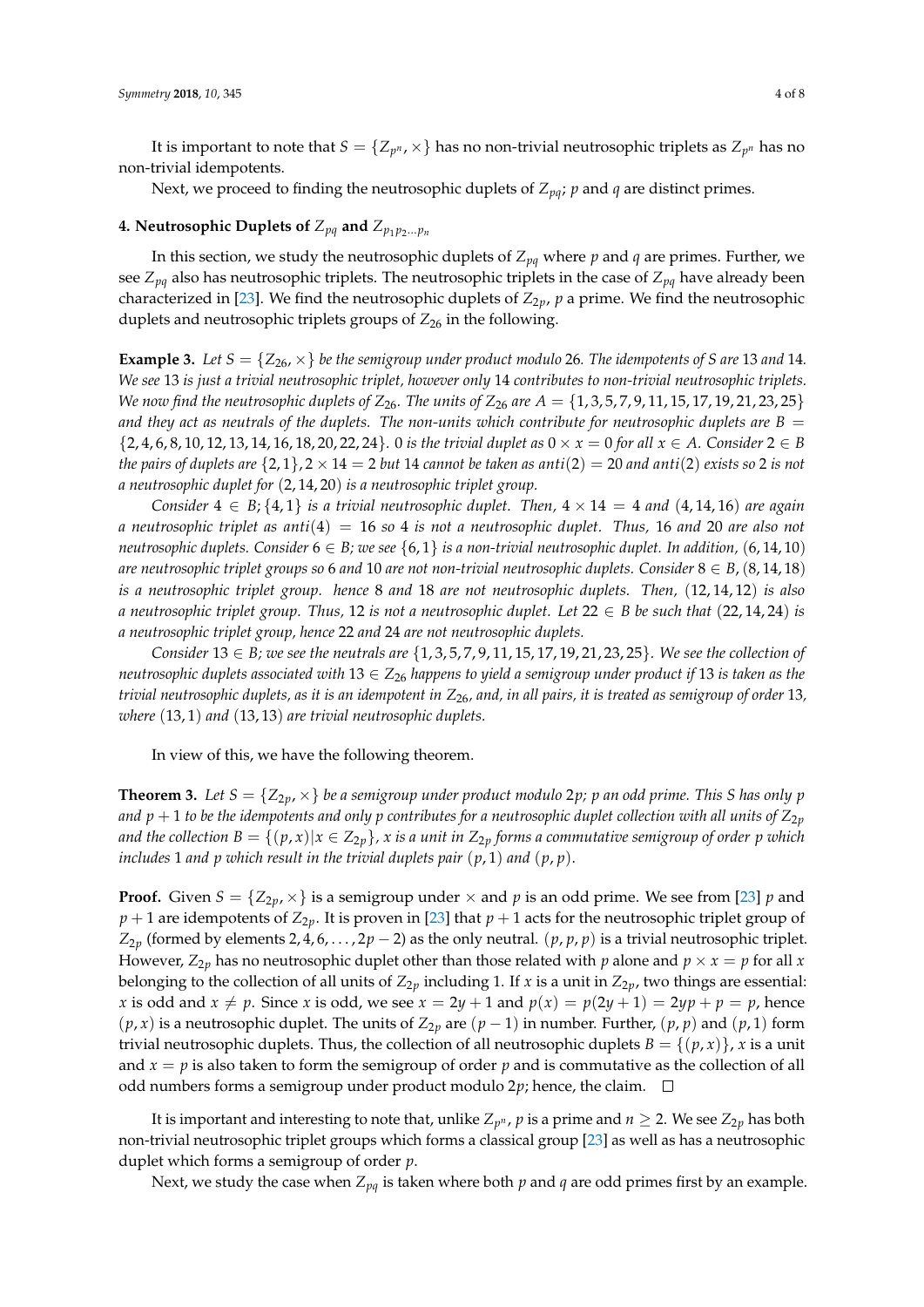**Example 4.** Let  $S = \{Z_{15}, \times\}$  be a semigroup under product. The idempotents of  $Z_{15}$  are 10 and 6. *However,* 10 *does not contribute to non-trivial neutrosophic triplet groups other than* {5, 10, 5}*,* {10, 10, 10}*. The neutrosophic triplet groups associated with* 6 *are* (3, 6, 12),(12, 6, 3), (9, 6, 9) *and* (6, 6, 6)*. The neutrosophic duplets of*  $Z_{15}$  *are contributed by*  $\{5\}$ ,  $\{10\}$  *and*  $\{3, 12, 6, 9\}$  *in a unique way.* 

 $D_1 = \{\{5, 1\}, \{5, 4\}, \{5, 7\}, \{5, 13\}, \{5, 10\}\},\$  $D_2 = \{\{10, 13\}, \{10, 7\}, \{10, 1\}, \{10, 4\}, \{10, 10\}\},\$  $D_3 = \{\{3, 11\}, \{3, 1\}, \{3, 6\}, \{12, 11\}, \{12, 1\}, \{12, 6\}, \{6, 11\}, \{6, 6\}, \{9, 11\}, \{9, 1\}, \{9, 6\}\}\$ 

*All three collections of duplets put together is not closed under* ×*; however, D*<sup>2</sup> *and D*<sup>3</sup> *form a semigroup under product modulo* 15*. If we want to make*  $D_1$  *a semigroup, we should adjoin the trivial duplets*  $\{0,4\}$ , {0, 7}, {0, 13}, {0, 1}, {0, 6}, {0, 10} *as well as D*2*. Further, we see D*<sup>1</sup> ∪ *D*<sup>2</sup> ∪ *D*<sup>3</sup> *is not closed under product.*

Thus, the study of *Zpq* where *p* and *q* are odd primes happens to be a challenging problem. We give the following examples in the case when  $p = 5$  and  $q = 7$ .

<span id="page-4-0"></span>**Example 5.** Let  $S = \{Z_{35}, \times\}$  be a semigroup of order 35. The idempotents of  $Z_{35}$  are 15 and 21. *The neutrosophic triplets associated with* 15 *are* {(15, 15, 15),(5, 15, 10),(25, 15, 30)*,* (20, 15, 20),(30, 15, 25), (10, 15, 5)}*, a cyclic group of order six. The cyclic group contributed by the neutrosophic triplet groups associated with* 21 *is as follows:* {(21, 21, 21),(7, 21, 28),(28, 21, 7),(14, 21, 14)}*, which is of order four. The neutrosophic duplets are tabulated in Table* [1.](#page-4-0) Similarly, the neutrosophic duplets associated with  $S = \{Z_{105}, \times\}$  are tabulated *in Table [2.](#page-4-1)*

| Neutrals for duplets  | <b>Neutrals for duplets</b> |
|-----------------------|-----------------------------|
| 5, 10, 15, 20, 25, 30 | 7, 14, 21, 28               |
| 1, 8, 15, 22, 24      | 1, 6, 11, 16, 21, 26, 31    |

**Table 1.** Neutrosophic Duplets of  $\{Z_{35}, \times\}$ .

**Table 2.** Neutrosophic Duplets of  $\{Z_{105}, \times\}$ .

<span id="page-4-1"></span>

| Neutrals for duplets<br>3, 6, 9, 12, 18, 21, 24, 27,<br>33, 36, 39, 48, 51, 54, 57, 66,<br>69, 78, 81, 87, 93, 96, 99, 102 | Neutrals for duplets<br>5, 10, 20, 25, 40, 50,<br>55, 65, 80, 85, 95, 100                                                                          |
|----------------------------------------------------------------------------------------------------------------------------|----------------------------------------------------------------------------------------------------------------------------------------------------|
| 1, 36, 71                                                                                                                  | 1, 22, 43, 64, 84                                                                                                                                  |
|                                                                                                                            |                                                                                                                                                    |
| Neutrals for duplets<br>7, 14, 28, 49, 56, 77, 91, 98                                                                      | Neutrals for duplets<br>15, 30, 45, 60, 75, 90                                                                                                     |
| 1, 16, 31, 46, 61, 76, 91                                                                                                  | 1, 8, 15, 22, 29, 36, 43, 50,<br>57, 64, 71, 78, 85, 92, 99                                                                                        |
|                                                                                                                            |                                                                                                                                                    |
| Neutrals for duplets<br>21, 42, 63, 84                                                                                     | Neutrals for duplets<br>35,70                                                                                                                      |
| 1, 6, 11 16, 21, 26, 31, 36,<br>41, 46, 51, 56, 61, 66, 71,<br>76, 81, 86, 91, 96, 101                                     | 1, 4, 7, 10, 13, 16, 19, 22, 25, 28,<br>31, 34, 37, 40, 43, 46, 49, 52, 55,<br>58, 61, 64, 67, 70, 73, 76, 79,<br>82, 85, 88, 91, 94, 97, 100, 103 |

**Theorem 4.** Let  $\{Z_n, \times\}$  be a semigroup under product modulo  $n; x \in Z_n \setminus \{0\}$  has a neutral  $y \in Z_n \setminus \{0\}$ *or is a non-trivial neutrosophic duplet if and only if x is not unit in Zn.*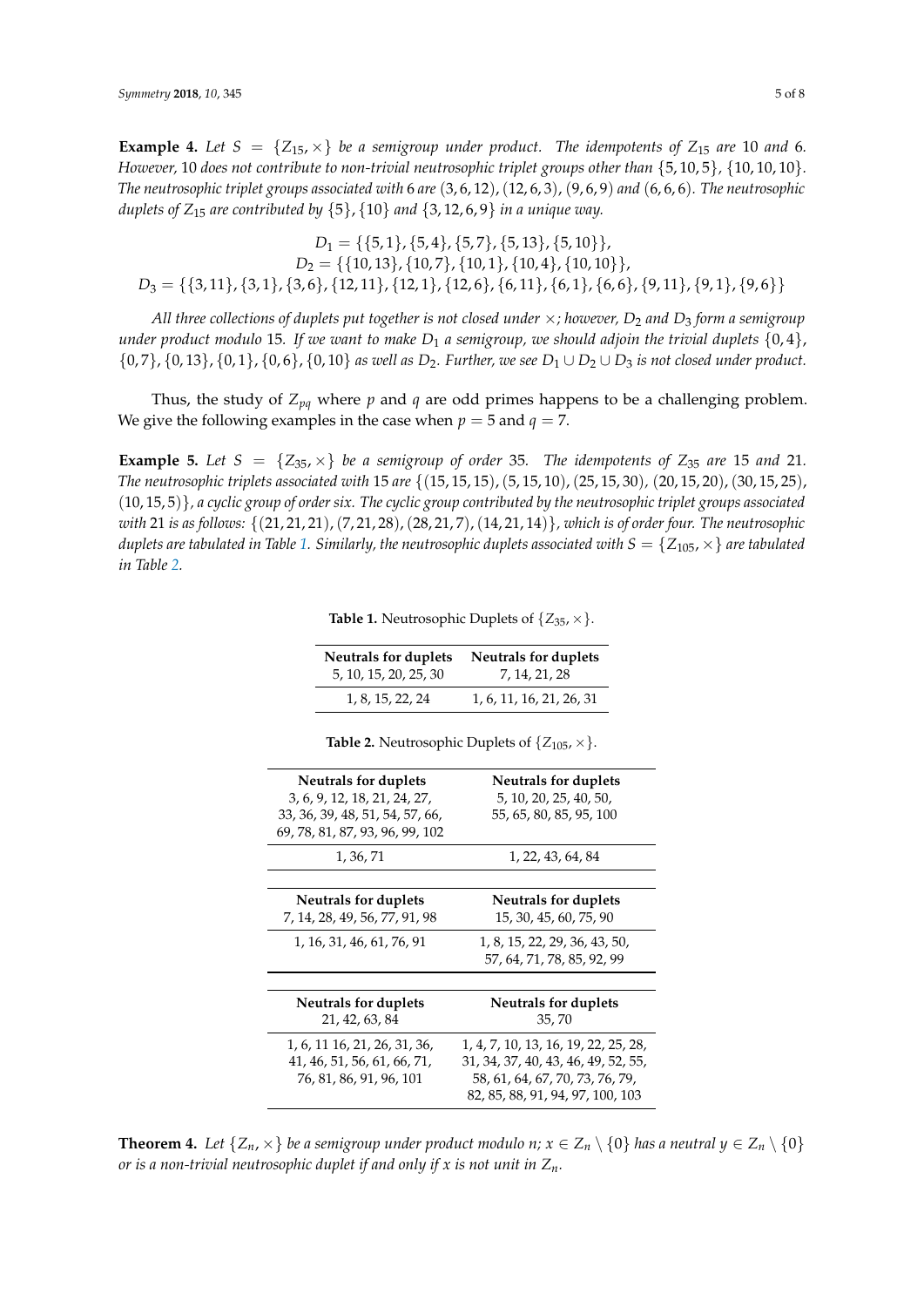**Proof.**  $x \in Z_n \setminus \{0\}$  is a neutrosophic duplet if  $x \times y = x \pmod{n}$  and *y* is called the neutral of *x*. If  $x^2 = x$ , then we call the pair  $(x, x)$  as trivial neutrosophic duplet pair. We see  $x \times y = x$ , if  $x$  is a unit in  $Z_n$ , then there exists a  $z \in Z_n$  such that  $z \times (x \times y) = z \times x$ , so that  $y = 1$  as  $z \times x = 1 \pmod{n}$ ; so  $y = 1$  gives trivial neutrosophic duplets. Thus, x is not a unit if it has to form a non-trivial neutrosophic duplet pair;  $x \times y = x$  and  $y \neq 1$  then if *x* is a unit we arrive at contradiction; hence, the theorem.  $\square$ 

**Theorem 5.** Let  $S = \{Z_{pq}, \times\}$  be a semigroup under product modulo pq, p and q distinct odd primes. *There is p number of neutrosophic duplets for every p*, 2*p*, 3*p*, . . . ,(*q* − 1)*p. Similarly, there is q number of neutrosophic duplets associated with every*  $q$ ,  $2q$ , . . .  $(p-1)q$ . The neutrals of sq and tp is given by  $1 + nq$  for 1 ≤ *t* ≤ *q* − 1, 0 ≤ *n* ≤ *p* − 1 *and that of sq is given by* 1 + *mp*; 1 ≤ *s* ≤ *p* − 1, 0 ≤ *m* ≤ *q* − 1.

**Proof.** Given  $\{Z_{pq}, \times\}$  is a semigroup under product modulo  $pq$  ( $p$  and  $q$  two distinct odd primes). The neutrals associated with any *tp*;  $1 \le t \le q - 1$  is given by the sequence  $\{1 + q, 2q + 1, 3q + 1\}$ 1, . . . ,  $(p-1)q + 1$ } for every  $tp \in \{p, 2p, ..., (q-1)p\}$ . We see, if  $tp \in Z_{pq}$ ,

> $tp \times (1 + nq) = tp + tpnq$  $= tp + trapq = tp(mod pq).$

A similar argument for  $sq$  completes the proof; hence, the claim.  $\Box$ 

**Theorem 6.** Let  $S = \{Z_{p_1p_2...p_n}, \times\}$  be the semigroup under product modulo  $p_1p_2 \dots p_n$ , where  $p_1, p_2, \dots, p_n$ *are n distinct primes. The duplets are contributed by the non-units of S. The neutrosophic duplets associated* with  $A_i = \{p_i, 2p_i, \ldots, (p_1p_2 \ldots p_{i-1}p_{i+1} \ldots p_n-1)p_i\}$  are  $\{1 + (p_1p_2 \ldots p_{i-1}p_{i+1} \ldots p_n)t\}$  where  $t =$ 1, 2, . . . ,  $p_i - 1$ ; and  $i = 1, 2, ..., n$ . Thus, every element  $x_i$  of  $A_i$  has only  $p_i - 1$  number of elements which *neutralizes x<sup>i</sup> ; thus, using each x<sup>i</sup> , we have p<sup>i</sup>* − 1 *neutrosophic duplets.*

**Proof.** Given  $S = \{Z_{p_1p_2...p_n}$ ,  $\times\}$  is a semigroup under product modulo  $p_1...p_n$ , where  $p_i$ s are distinct primes,  $i = 1, 2, ..., n$ . Considering  $A_i = \{p_i, 2p_i, ..., (p_1p_2...p_{i-1}p_{i+1}...p_n-1)p_i\}$ , we have to prove that, for any  $sp_i$ ,  $sp_i \times [1 + (p_1p_2 \ldots p_{i-1}p_{i+1} \ldots p_n)t] = sp_i$ ;  $1 \le t \le p_{i-1}$ .

Clearly,

$$
sp_i \times [1 + (p_1p_2 \ldots p_{i-1}p_{i+1} \ldots p_n)t] = sp_i + sp_i[(p_1p_2 \ldots p_{i-1}p_{i+1} \ldots p_n)t]
$$

 $= sp_i + st[(p_1 p_2 ... p_{i-1} p_i p_{i+1} ... p_n)] = sp_i$ 

as  $p_1 p_2 \ldots p_n = 0 \pmod{(p_1 p_2 \ldots p_n)}$ . Hence, the claim.  $\Box$ 

Thus, for varying *t* and varying *s* given in the theorem, we see

$$
\{sp_{i}, (1+(p_1p_2...p_{i-1}p_{i+1}...p_n)t)\}\
$$

is a neutrosophic duplet pair  $1 \leq t \leq p_i-1$ ;  $1 \leq s \leq p_1p_2\ldots p_{i-1}p_{i+1}\ldots p_n$  and  $i = 1, 2, \ldots, n$ .

#### <span id="page-5-0"></span>**5. Discussions and Conclusions**

This paper studies the neutrosophic duplets in the case  $Z_{p^n}$ ,  $Z_{pq}$  and  $Z_{p_1p_2...p_n}$ . In the case of  $Z_{p^n}$  and  $Z_{pq}$ , a complete characterization of them is given; however, in the case  $Z_{p_1...p_n}$ , only the neutrosophic duplets associated with  $p_i$ <sup>s</sup> are provided;  $i = 1, 2, \ldots n$ . Further, the following problems are left open:

- 1. For  $Z_{pq}$ ,  $p$  and  $q$  odd primes, how many neutrosophic duplet pairs are there?
- 2. For  $Z_{p_1...p_n}$ , what are the neutrals of  $p_ip_j, p_ip_jp_k, \ldots, p_1p_2 \ldots p_{i-1}p_{i+1} \ldots p_n$ ?
- 3. The study of neutrosophic duplets of  $Z_{p_1^{t_1}p_2^{t_2}\dots p_n^{t_n}}$ ;  $p_1, \dots, p_n$  are distinct primes and  $t_i \geq 1; 1 \leq i \leq n$ *n* is left open.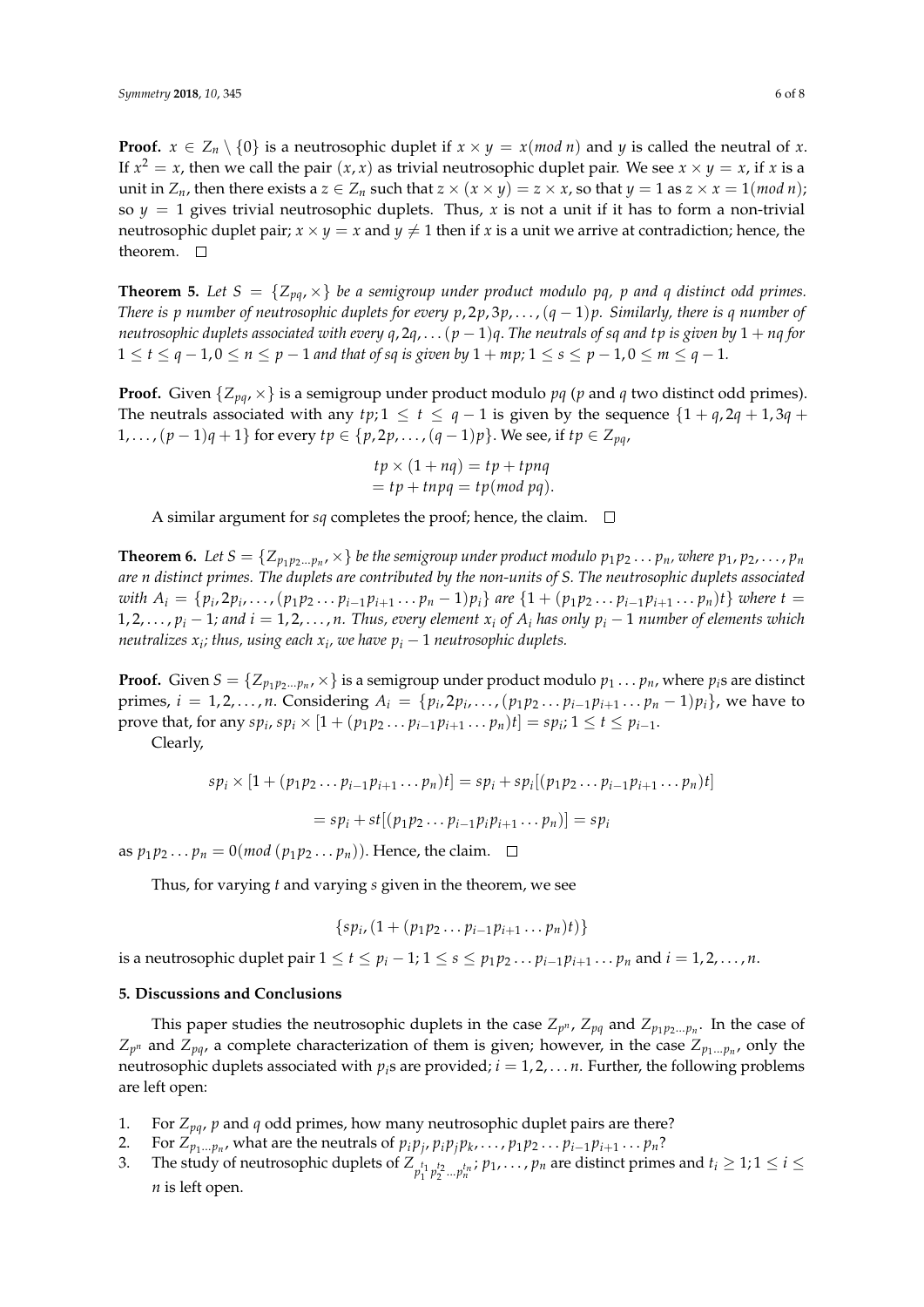For future research, one can apply the proposed neutrosophic duplets to SVNS, DVNS or TRINS. These neutrosophic duplets can be applied in problems where neutral elements for a given  $a$  in  $Z_{p^n}$  or *Zpq* happens to be many. However, the concept of *anti*(*a*) does not exist in the case of neutrosophic duplets. Finally, these neutrosophic duplet collections form a semigroup only when all the trivial neutrosophic duplet pairs (0, *a*) for all appropriate *a* are taken. These neutrosophic duplets from *Z<sup>p</sup> n* and *Zpq* can be used to model suitable problems where the *anti*(*a*) under study does not exist and many neutrals are needed. This study can be taken up for further development.

**Acknowledgments:** The authors would like to thank the reviewers for their reading of the manuscript and many insightful comments and suggestions.

**Funding:** This research received no external funding.

**Author Contributions:** The contributions of the authors are roughly equal.

**Conflicts of Interest:** The authors declare no conflict of interest.

### **Abbreviations**

The following abbreviations are used in this manuscript:

SVNS Single Valued Neutrosophic Sets

- DVNS Double Valued Neutrosophic Sets
- TRINS Triple Refined Indeterminate Neutrosophic Sets
- IFS Intuitionistic Fuzzy Sets

#### **References**

- <span id="page-6-0"></span>1. Smarandache, F. *A Unifying Field in Logics: Neutrosophic Logic. Neutrosophy, Neutrosophic Set, Neutrosophic Probability and Statistics*; American Research Press: Rehoboth, MA, USA, 2005.
- 2. Vasantha, W.B. *Smarandache Semigroups*; American Research Press: Rehoboth, MA, USA, 2002.
- 3. Vasantha, W.B.; Smarandache, F. *Basic Neutrosophic Algebraic Structures and Their Application to Fuzzy and Neutrosophic Models*; Hexis: Phoenix, AZ, USA, 2004.
- 4. Vasantha, W.B.; Smarandache, F. *N-Algebraic Structures and SN-Algebraic Structures*; Hexis: Phoenix, AZ, USA, 2005.
- 5. Vasantha, W.B.; Smarandache, F. *Some Neutrosophic Algebraic Structures and Neutrosophic N-Algebraic Structures*; Hexis: Phoenix, AZ, USA, 2006.
- 6. Smarandache, F. Neutrosophic set-a generalization of the intuitionistic fuzzy set. In Proceedings of the 2006 IEEE International Conference on Granular Computing, Atlanta, GA, USA, 10–12 May 2006; pp. 38–42.
- 7. Smarandache, F. Operators on Single-Valued Neutrosophic Oversets, Neutrosophic Undersets, and Neutrosophic Offsets. *J. Math. Inf.* **2016**, *5*, 63–67. [\[CrossRef\]](http://dx.doi.org/10.5958/2320-3226.2016.00007.2)
- <span id="page-6-1"></span>8. Smarandache, F.; Ali, M. Neutrosophic triplet group. *Neural Comput. Appl.* **2018**, *29* 595–601. [\[CrossRef\]](http://dx.doi.org/10.1007/s00521-016-2535-x)
- <span id="page-6-2"></span>9. Wang, H.; Smarandache, F.; Zhang, Y.; Sunderraman, R. Single valued neutrosophic sets. *Rev. Air Force Acad.* **2010**, *1*, 10–15.
- <span id="page-6-3"></span>10. Kandasamy, I. Double-Valued Neutrosophic Sets, their Minimum Spanning Trees, and Clustering Algorithm. *J. Intell. Syst.* **2018**, *27*, 163–182. [\[CrossRef\]](http://dx.doi.org/10.1515/jisys-2016-0088)
- <span id="page-6-4"></span>11. Kandasamy, I.; Smarandache, F. Triple Refined Indeterminate Neutrosophic Sets for personality classification. In Proceedings of the 2016 IEEE Symposium Series on Computational Intelligence (SSCI), Athens, Greece, 6–9 December 2016; pp. 1–8.
- <span id="page-6-5"></span>12. Atanassov, K.T. Intuitionistic fuzzy sets. *Fuzzy Sets Syst.* **1986**, *20*, 87–96. [\[CrossRef\]](http://dx.doi.org/10.1016/S0165-0114(86)80034-3)
- <span id="page-6-6"></span>13. Zadeh, L.A. Fuzzy sets. *Inf. Control* **1965**, *8*, 338–353. [\[CrossRef\]](http://dx.doi.org/10.1016/S0019-9958(65)90241-X)
- <span id="page-6-7"></span>14. Smarandache, F. *Neutrosophic Perspectives: Triplets, Duplets, Multisets, Hybrid Operators, Modal Logic, Hedge Algebras and Applications*, 2nd ed.; Pons Publishing House: Brussels, Belgium, 2017.
- <span id="page-6-8"></span>15. Sahin, M.; Abdullah, K. Neutrosophic triplet normed space. *Open Phys.* **2017**, *15*, 697–704. [\[CrossRef\]](http://dx.doi.org/10.1515/phys-2017-0082)
- 16. Smarandache, F. Hybrid Neutrosophic Triplet Ring in Physical Structures. *Bull. Am. Phys. Soc.* **2017**, *62*, 17.
- 17. Smarandache, F.; Ali, M. Neutrosophic Triplet Field used in Physical Applications. In Proceedings of the 18th Annual Meeting of the APS Northwest Section, Pacific University, Forest Grove, OR, USA, 1–3 June 2017.